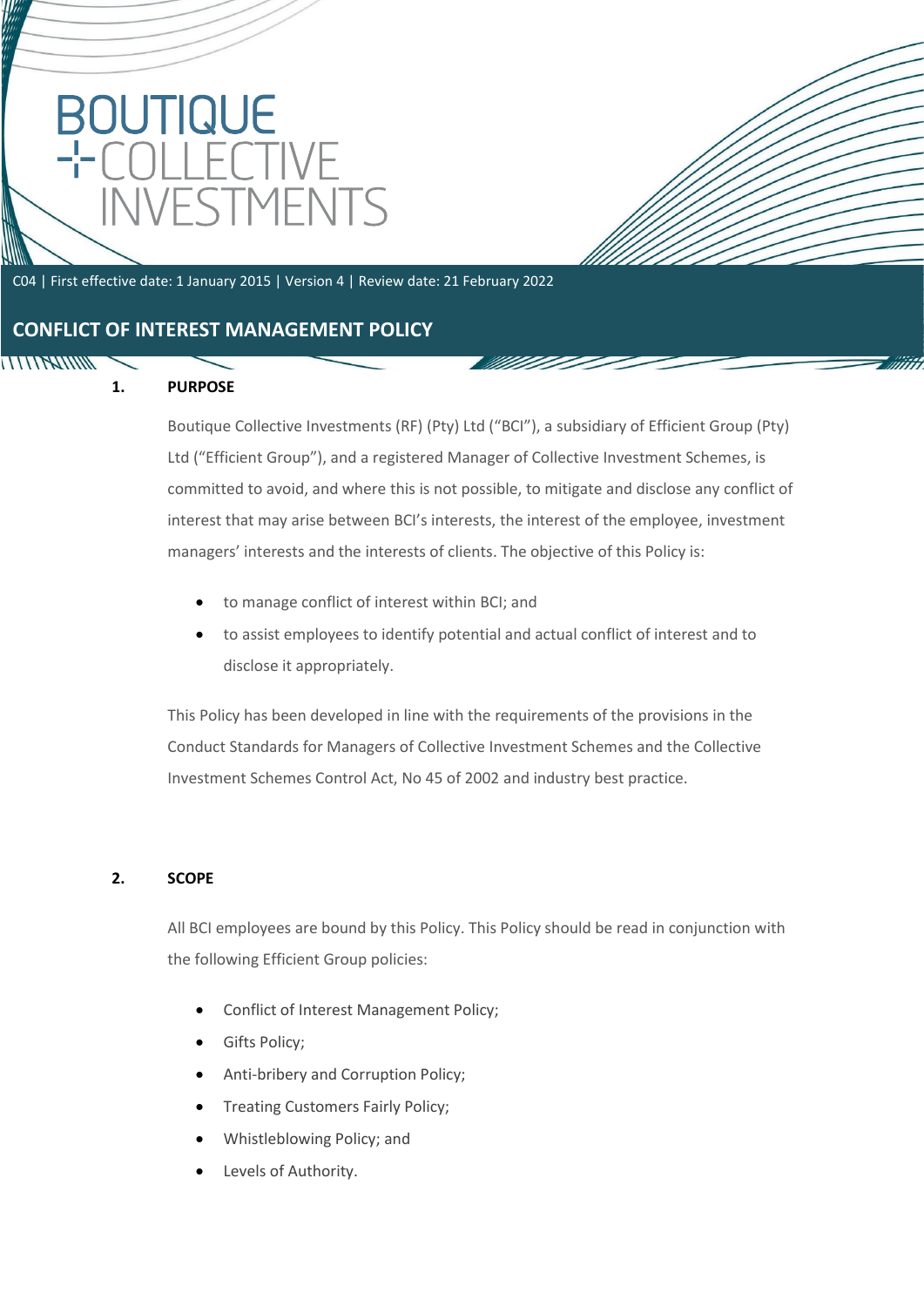#### **3. DEFINITIONS**

In this policy, unless the context otherwise indicates:

|                      | means Financial Sector Conduct Authority (FSCA)                         |
|----------------------|-------------------------------------------------------------------------|
| <b>Authority</b>     |                                                                         |
| clients              | means investors in BCI portfolios and                                   |
|                      | BCI's collective investment scheme co-naming partners.                  |
|                      | means any situation or relationship in which BCI or an employee of      |
|                      | BCI has an actual or potential interest that may:                       |
|                      | a. influence the objective performance of BCI's financial service       |
|                      | obligations to its clients; or                                          |
|                      | b. prevent BCI or an employee from rendering a fair financial           |
|                      | service to its clients or from acting in the interest of its clients,   |
|                      | including but not limited to:                                           |
|                      | i. a financial interest;                                                |
|                      | ii. an ownership interest; or                                           |
|                      | iii. any relationship with a third party                                |
|                      |                                                                         |
|                      | or                                                                      |
|                      |                                                                         |
| conflict of interest | any situation in which BCI, or an employee of BCI,                      |
|                      | i.<br>is likely to make a financial gain, or avoid a financial loss, at |
|                      | the expense of the scheme or portfolio;                                 |
|                      | has an interest in the outcome of a service or an activity<br>ii.       |
|                      | provided to the scheme or portfolio or another client or of             |
|                      | a transaction carried out on behalf of the scheme or                    |
|                      | portfolio or another client, which is distinct from the                 |
|                      | scheme or portfolio interest in the outcome;                            |
|                      | has a financial or other incentive to favour the interest of<br>iii.    |
|                      | another client or group of clients over the interests of the            |
|                      | scheme or portfolio; or                                                 |
|                      | receives or will receive from a person other than the<br>iv.            |
|                      | scheme an inducement in relation to portfolio                           |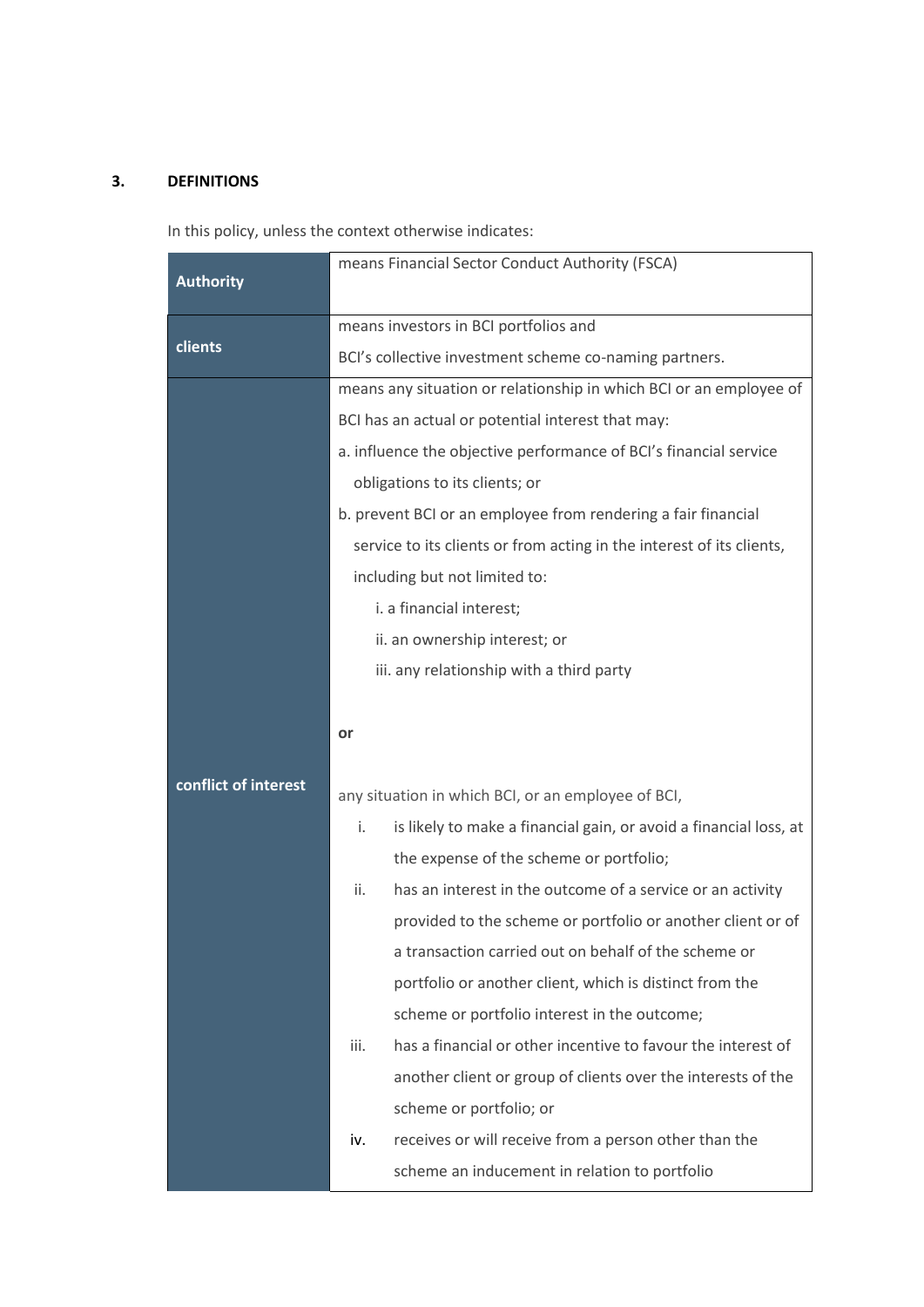|                    | management activities provided to the scheme or                      |
|--------------------|----------------------------------------------------------------------|
|                    | portfolio, in the form of monies, goods or services, other           |
|                    | than the standard commission or fee for that service.                |
| employee           | means full-time or part-time employees of BCI, whether               |
|                    | temporary or permanent, and includes directors, interns, and         |
|                    | agents.                                                              |
| gift               | means any cash, cash equivalent, voucher, gift, service, advantage,  |
|                    | benefit, discount, domestic or foreign travel, hospitality,          |
|                    | accommodation, sponsorship, other incentives, or valuable            |
|                    | consideration, excluding training on:                                |
|                    | i.<br>financial products and legal matters relating to those         |
|                    | products;                                                            |
|                    | general financial and industry information; and<br>ii.               |
|                    | specialised technology systems of a third party necessary<br>iii.    |
|                    | for the rendering of a financial service, but excludes travel        |
|                    | and accommodation associated with that training.                     |
| ownership interest | means any equity or proprietary interest, for which fair value was   |
|                    | paid by the owner at the time of acquisition, other than equity or a |
|                    | proprietary interest held as an approved nominee on behalf of        |
|                    | another person, and includes any dividend, profit share or similar   |
|                    | benefit derived from that equity or ownership interest.              |
| senior management  | means persons who make or participate in making decisions that       |
|                    | affect the whole or a substantial part of the business of BCI;       |
| <b>SharePoint</b>  | means a web-based collaborative platform used by Efficient Group     |
|                    | for various purposes, including document management and              |
|                    | employee engagement.                                                 |

#### **4. CONTROLS TO IDENTIFY, MANAGE AND DISCLOSE CONFLICTS OF INTEREST**

4.1 The receipt and offering of gifts by employees are subject to the rules of the Efficient Group Gifts Policy. Employees must log the receipt and offering of gifts on the Efficient Grou[p gift register](https://efg.sharepoint.com/sites/efficient/SitePages/Gift-App.aspx) on SharePoint for the consideration of the Managing Director of BCI.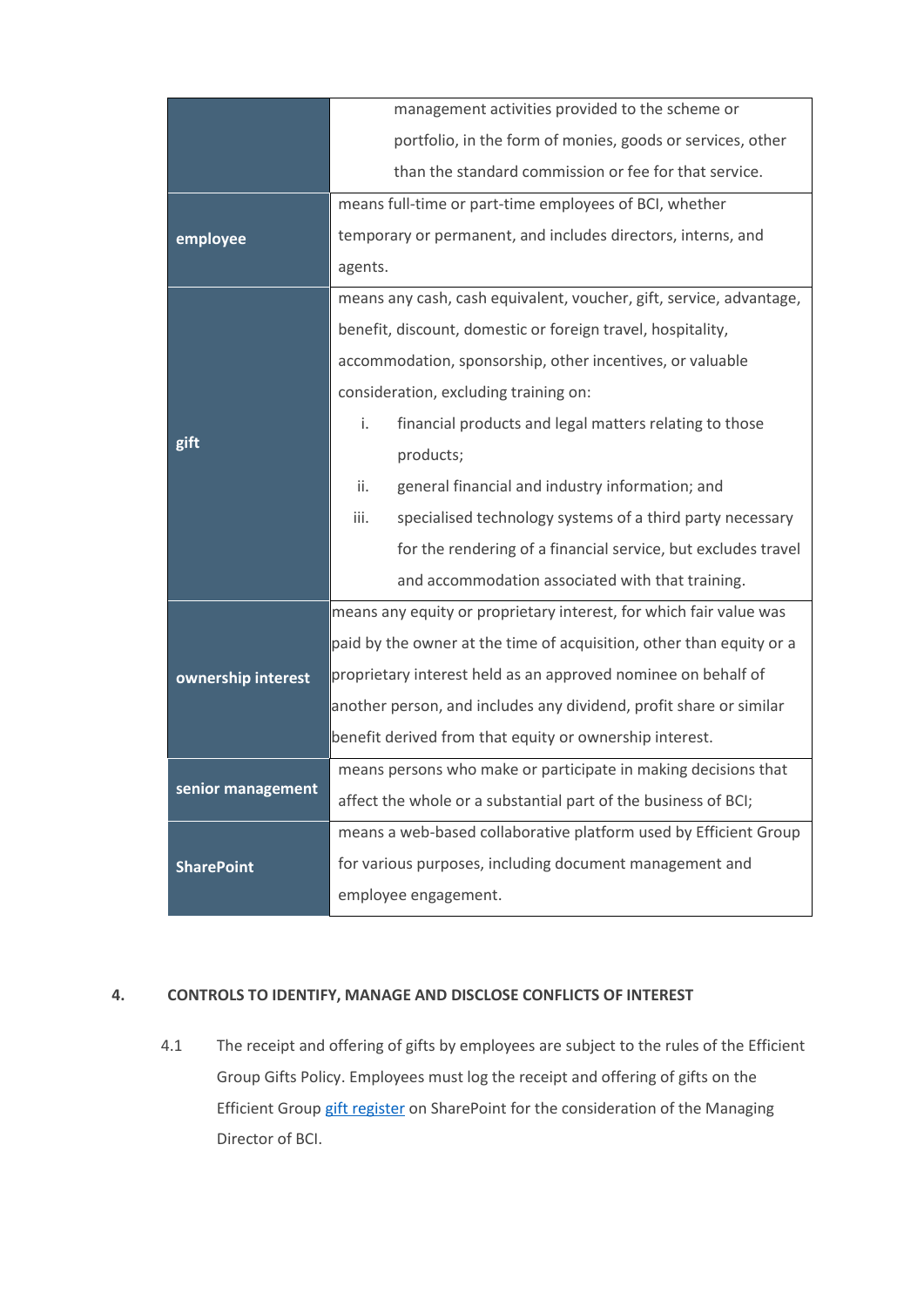- 4.2 All employees are required to report any potential or actual conflicts of interest to the compliance department via the online [conflict of interest register](https://efg.sharepoint.com/sites/efficient/Lists/ConflictofInterestRegister/NewForm.aspx?Source=https%3A%2F%2Fefg%2Esharepoint%2Ecom%2Fsites%2Fefficient%2FLists%2FConflictofInterestRegister%2FAllItems%2Easpx&ContentTypeId=0x0100BF30E792884AE04E84222ED6DF9DC71200DF8C589DCE55494F8E49236870123C70&RootFolder=%2Fsites%2Fefficient%2FLists%2FConflictofInterestRegister) available on SharePoint.
- 4.3 BCI must report on and disclose any conflict of interest to clients and co-branded partners through any appropriate durable medium and give reasons for the conflict of interest.
- 4.4 The board of directors of BCI are required to annually declare their awareness of this Policy and that they are obligated to disclose any potential or actual conflict of interest by completing a fit and proper declaration.
- 4.5 All employees, clients, and other stakeholders, who have serious concerns about BCI's business practices, are encouraged to come forward and voice these concerns. An anonymous tip-off facility is available on the Efficient Group website for employees and third parties.
- 4.6 BCI and its employees may not avoid, limit, or circumvent or attempt to avoid, limit or circumvent compliance with this Policy.

#### **5. DISCLOSURE OF POTENTIAL CONFLICTS OF INTEREST**

5.1 BCI co-branded partners and underlying investment managers earn co-naming and investment management fees from BCI portfolios.

#### **6. ROLES AND RESPONSIBILITIES**

The roles and responsibilities of various parties within BCI are as follows:

- 6.1 The compliance department is responsible for:
	- a. continuously monitoring compliance with this policy and reporting on any findings to senior management and the Efficient Group Chief Compliance Officer ("CCO");
	- b. reviewing the Conflict of Interest Management Policy annually or more frequently in the event of legislative changes;
	- c. creating awareness of the requirements of this Policy to all employees;
	- d. publishing this Policy on SharePoint to be accessible by all employees at all times;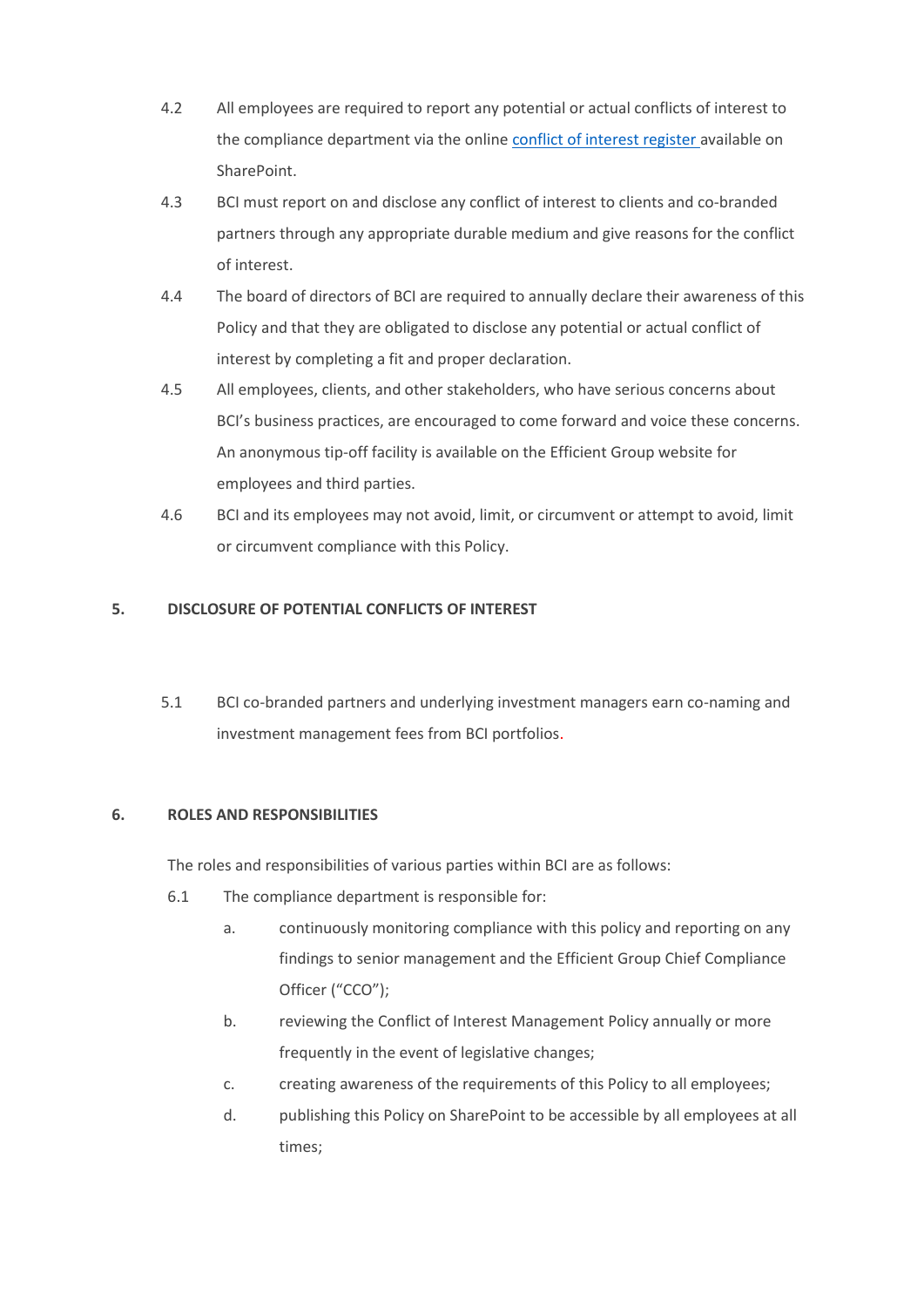- e. reporting to the Authority on the implementation, monitoring and compliance with, and the accessibility of this Policy; and
- f. ensuring that this Policy is published on the BCI website, easily accessible by all clients and other third parties, and made available to all relevant stakeholders upon request.
- 6.2 Employees are responsible to:
	- a. log any actual or potential conflicts of interest on the conflict of interest register on SharePoint; and
	- b. report any suspicions regarding non-compliance with this Policy to the compliance department immediately or use the anonymous tip-off facility on the Efficient Group website.
- 6.3 Senior management is responsible to:
	- a. identify any circumstances which may give rise to a conflict of interest resulting from the relationship between BCI and its associate companies within the Efficient Group and oversee that the necessary controls are implemented to prevent and mitigate any potential conflict of interest. The Efficient Group legal structure is attached to this Policy marked as ANNEXURE A.
	- b. record on the [conflict of interest register](https://efg.sharepoint.com/sites/efficient/Lists/ConflictofInterestRegister/NewForm.aspx?Source=https%3A%2F%2Fefg%2Esharepoint%2Ecom%2Fsites%2Fefficient%2FLists%2FConflictofInterestRegister%2FAllItems%2Easpx&ContentTypeId=0x0100BF30E792884AE04E84222ED6DF9DC71200DF8C589DCE55494F8E49236870123C70&RootFolder=%2Fsites%2Fefficient%2FLists%2FConflictofInterestRegister) hosted on the SharePoint, the types of portfolio management activities undertaken by or on behalf of BCI in which a conflict of interest entailing a material risk of damage to the interests of one or more portfolio or other clients has arisen or, in the case of an ongoing portfolio management activity, may arise.
	- c. ensure that BCI acts in the best interests of the scheme and the clients.
	- d. oversee that internal conflict of interest procedures are sufficient to ensure with reasonable confidence that risks of damage to the interests of the scheme or portfolio or of its clients will be prevented.

#### **7. RECORDKEEPING**

Records pertaining to identified or potential conflicts of interests, e.g. the gift register, the conflicts of interest register, and any other applicable records and mitigation action, must be kept for at least five years from date that the identified or potential conflict ceased to exist.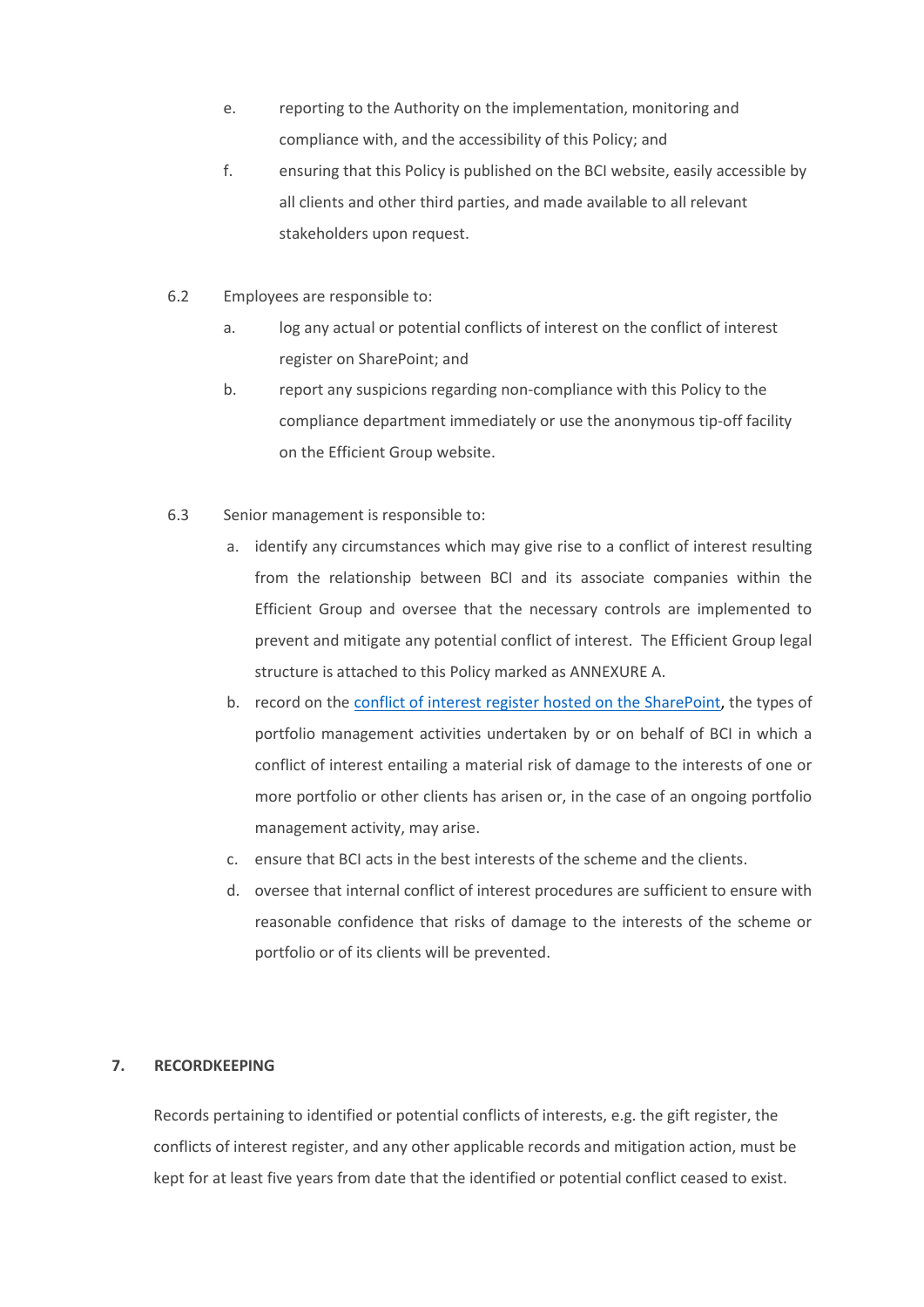#### **8. CONSEQUENCES OF NON-COMPLIANCE**

Violation of this policy by any employee may result in disciplinary action being taken against the employee, in accordance with Efficient Group's Disciplinary Policy as amended from time to time. Providing false or misleading information or concealing material facts relating to activities logged, or that must be logged in the conflicts of interest register is, in addition to being misconduct, a punishable offence.

#### **9. IMPLEMENTATION, TRAINING AND GENERAL AWARENESS**

This Policy is made available to all employees on SharePoint, and the compliance department will ensure that all employees undergo the necessary training on this policy.

#### **10. POLICY MAINTENANCE AND APPROVAL**

This Policy has been reviewed by the CCO and is approved by the BCI Board of Directors. The CCO will review this policy annually, and any changes to it are subject to the approval of the BCI Board of Directors.